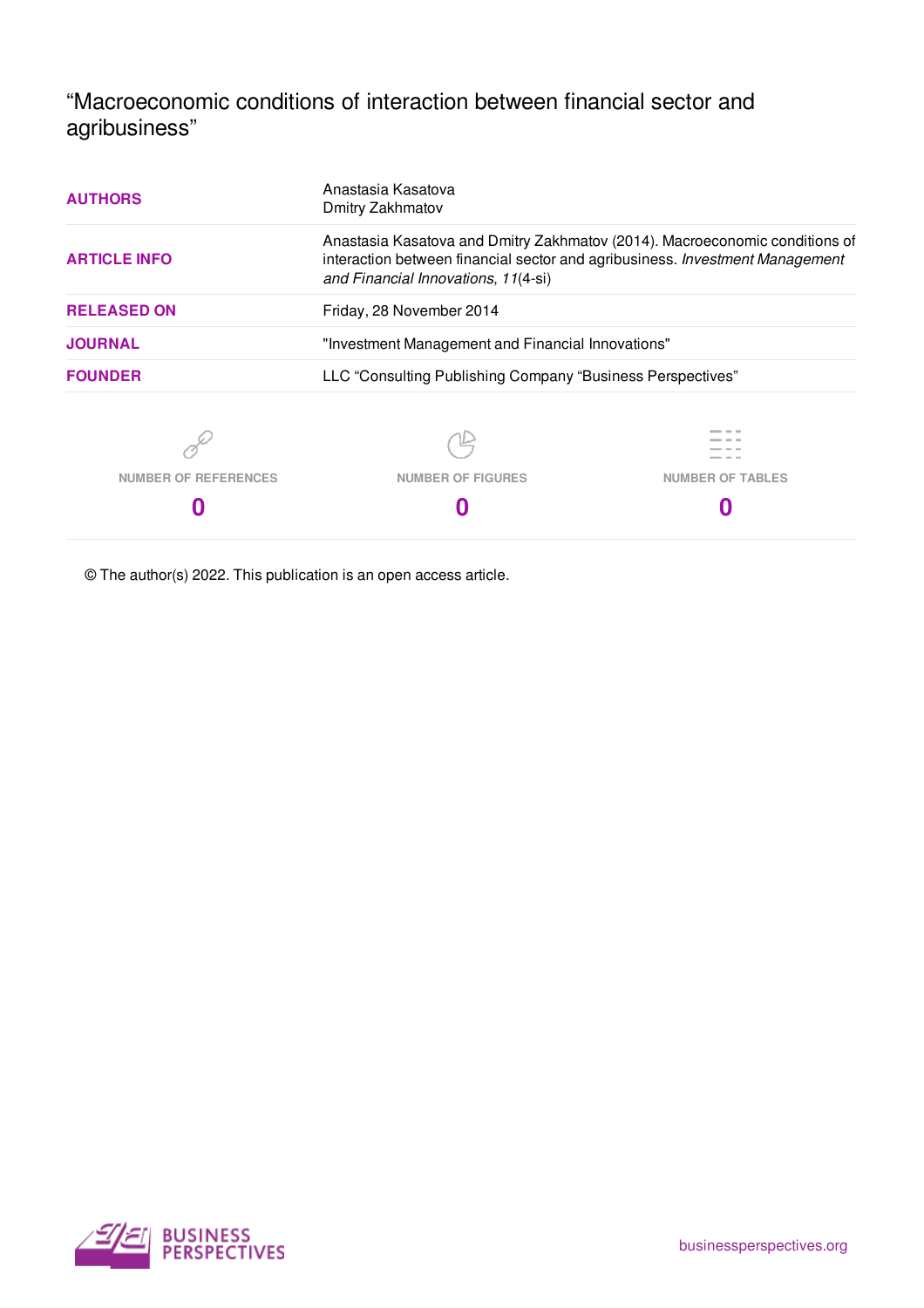## Anastasia Kasatova (Russia), Dmitry Zakhmatov (Russia)

# Macroeconomic conditions of interaction between financial sector and agribusiness

## **Abstract**

The article analyzes macroeconomic conditions of interaction between financial sector and agribusiness in Russia at the current stage. It studies the level of financing of agribusiness by means of soft-term crediting and subsidization of interest rates on credits. In the article the issue of possibility of reduction or abandonment of government support in relation to accession to the WTO and application of alternative methods of agribusiness financing without losses for financial sector is raised. Mechanism of securitization of credit assets can be a new method of agribusiness financing in Russia. Application of this mechanism will make it possible not only to promote quantitative and qualitative development of the agro-industrial sector, but also contribute to development of the financial sector, improve attractiveness of agriculture, particular regions and the country as a whole, for investment.

**Keywords:** financial sector, agro-industrial sector, stock market, soft-term crediting, subsidization of interest rate on credit, securitization of credit assets, accession to the WTO. **JEL Classification:** G21.

# Introduction

Direct financing and government support of Russian agribusiness in the current economical conditions are the key issues as far as a level of development of agriculture in many cases is determined by food safety of a state. With each passing year, financial sector of Russia is increasingly crediting agricultural enterprises by means of government supportive measures. Therefore, under the conditions of accession of Russia to the WTO development of directions, forms and mechanisms of interaction of the financial and the agro-industrial sectors of economy is highly relevant. After Russia's entry into the WTO agroindustrial enterprises, in the first place, experience difficulties with amounts, and terms and conditions of attraction of financial resources. Agricultural enterprises currently depend on support of the state (in the form of interest rate subsidies and soft-term crediting) and the financial sector. However, while crediting agro-industrial enterprises, the financial sector sustains losses as they could allocate these funds subject to more favorable terms and conditions. Moreover, subsidization of interest rate on credits and soft-term crediting pertain to measures of "yellow basket" and relate to obligations assumed.

The goal of the present study is 1) researching of macroeconomic conditions of interaction between financial sector and agribusiness in Russia; and 2) searching for additional ways of financing of agribusiness of Russia in conditions of cooperation with the WTO.

In order to study macroeconomic conditions of interaction between financial sector and agribusiness it is required to analyze the level of development of agribusiness sector and the amount of its financing

<u>.</u>

using the following methods: comparison method, elimination method, abstract and logical method, economic and statistic methods. Calculation of the "grant element" integral indicator was also used.

## 1. Literature review

Bespahotny, G.V., Baryshnikov, N.G., Klyukach, V.A., Mercy, V.V., Poshkus, B.I., Sandhu, I.S., Sukhanova, I.F., Khayrullin, A.N., Hitskov, I.F. have studied problems of improving the state support of agriculture and its efficiency enhancing [9].

The next stage of this problem discussion came in connection with the entry of Russia into the World Trade Organization, where the state is forced not only to adjust items of expenditure and an amount of budget funds, but also to develop the ways of financing of agribusiness through the financial sector [7].

The situation is exacerbated by the fact that this economy sector exerts a negative influence on a range of factors. The most important of which are as follows: raw material orientation of agriculture, high dependence of agricultural production on naturalclimatic conditions, low investment attractiveness of the industry, the disparity of prices for the products of industry and agriculture, the low level of development of the agro food market infrastructure, lack of state support for agricultural commodity producers compared to the developed market economies. It should be noted that the amount of state support will be decreasing according to the WTO conditions.

Many scholars, such as L. Brink, D. Orden, G. Datz, I.S. Shatilov, A.F. Chudnovsky, point to the fact that the conditions and rules of the WTO in every participating country are applied in different ways, depending on the level of agricultural development [2, 11].

Despite more negative than positive expert forecasts about the prospects of Russian agriculture after

Anastasia Kasatova, Dmitry Zakhmatov, 2014.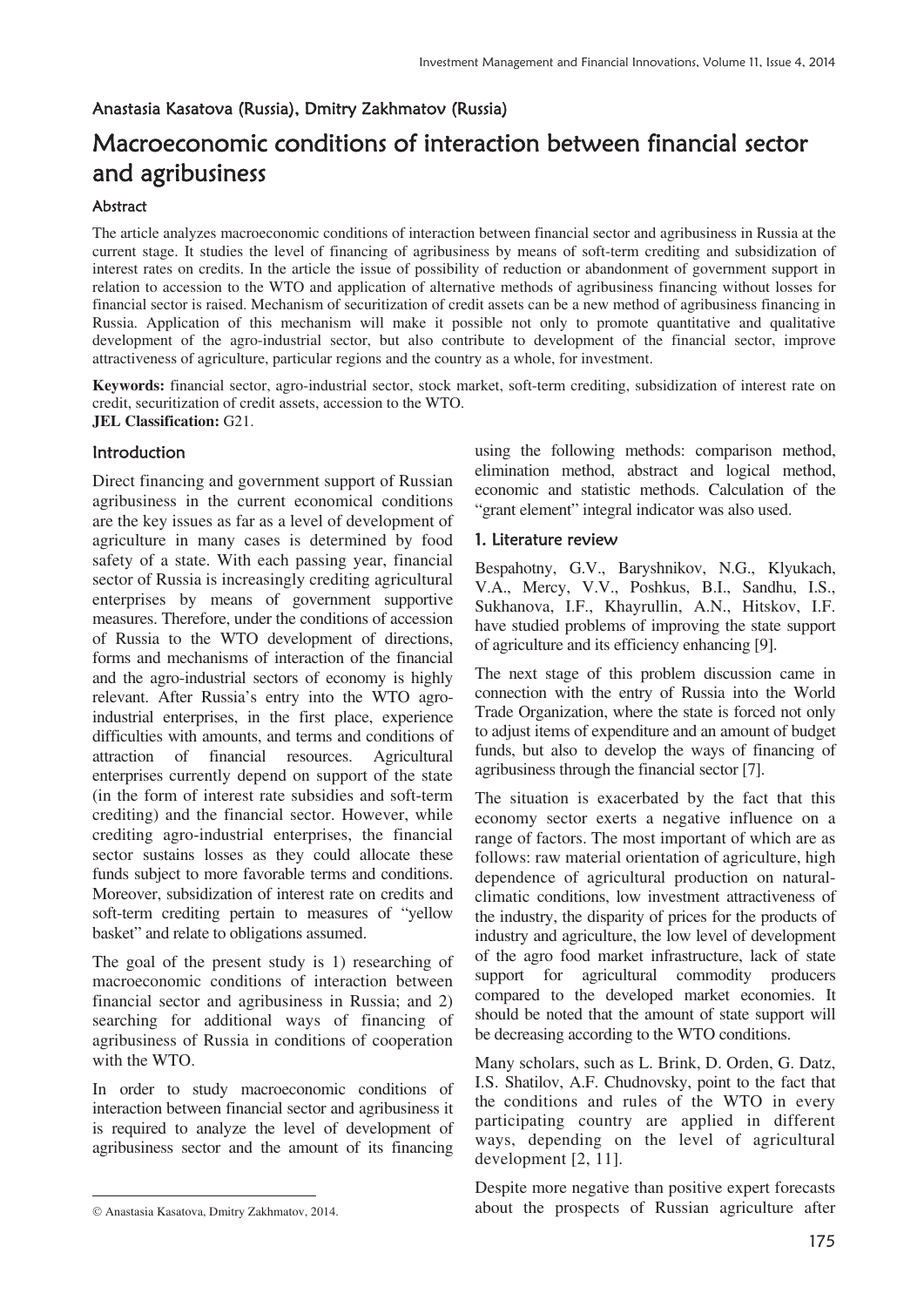accession to the WTO there is a number of opportunities aimed at not only to protect the domestic market, but also to support for domestic agricultural producers [6].

In the first instance, agribusiness is in need of financing. But the financial sector is not ready to credit it at a long date. Therefore, securitization of credit assets may become an innovative form of funding.

The securitization question has been raised not once in various articles and research papers, but the problem is that the securitization of loans for agribusiness is still open and in work. The role of the mentioned financial instrument is discussed widely by many authors.

For instance, the article by V.E. Krolitzkaya talks about financial moments and is dedicated to securitization questions of bank assets in general, it reveals the meaning of given source of financing and its role in banking improvement; the article suggests that banking laws should be rationalized with the help of creating federal agro-mortgage agency. M.V. Leonov also analyzes financial side of the problem and speaks about the securitization role in agro – mortgaging development [8]. Securitization is now viewed as a new type of financing due to its novelty, and the problems of other innovative financing are discussed in works of H.P. Barr [1].

## 2. Macroeconomic analysis of interaction between financial sector and agribusiness

Current share of the agro-industrial sector in the global gross domestic product (hereinafter referred to as the GDP) amounts to 20-25%; herewith, number of enterprises engaged in agriculture amounts to 31%. In 2012 7.9% was engaged in Russian agriculture, and share of rural population amounts to 26% of total population. Share of agriculture in the Russian gross value added in 2012 came up to the crisis level of 2008 and amounted to 3.7%; herewith, in 2011 this indicator almost reached the level of crisis year (4.2%). This decrease is attributed to lean period in agriculture due to abnormal drought [13]. The year of 2012 became the third year after 2009 and 2010 when adverse weather conditions had negative effect on farming. In 2009 drought covered 16 regions of the country, in 2010, 43 regions, and in 2012, 20 regions in which the area of agricultural crop failure amounted to 5.5 mln ha, and 9,437 farming units sustained losses. It had a negative effect on the level of country self-sufficiency in principal food and agricultural products [13].



**Fig. 1. Share of agriculture in the gross value added, % [13]** 

Herewith, output of agricultural products increases from year to year, and only in 2012 insignificant decrease in crop production by 15.5% is observed as compared to the previous year (Figure 2). Output of crop products decreased due to reduction in yield of the majority of crop plants and reduction of area under technical crops. Output of animal products increased by 9.2% as compared to the previous year due to livestock and poultry yield, and thanks to stabilization and expansion of their number. All in

all, in 2012 farming units of all categories produced agricultural products for the amount of 3,190.4 bln rubles which is by 2.2% less than the indicator of the previous year  $(3,261.7 \text{ bh} \cdot \text{rub.})$  [13].

Over 2012 production of grain (by 32.9%), sugar beet (by 5.5%), sunflower seeds (by 21.2%), and potato (by 10.8%) increased in crop production. Output of animal products decreased: meat  $-$  by 6%, milk – by  $0.6\%$ , and eggs – by  $2.4\%$  (Figure 3).



**Fig. 2. Agricultural products in farming units of all categories, bln rub. [13]**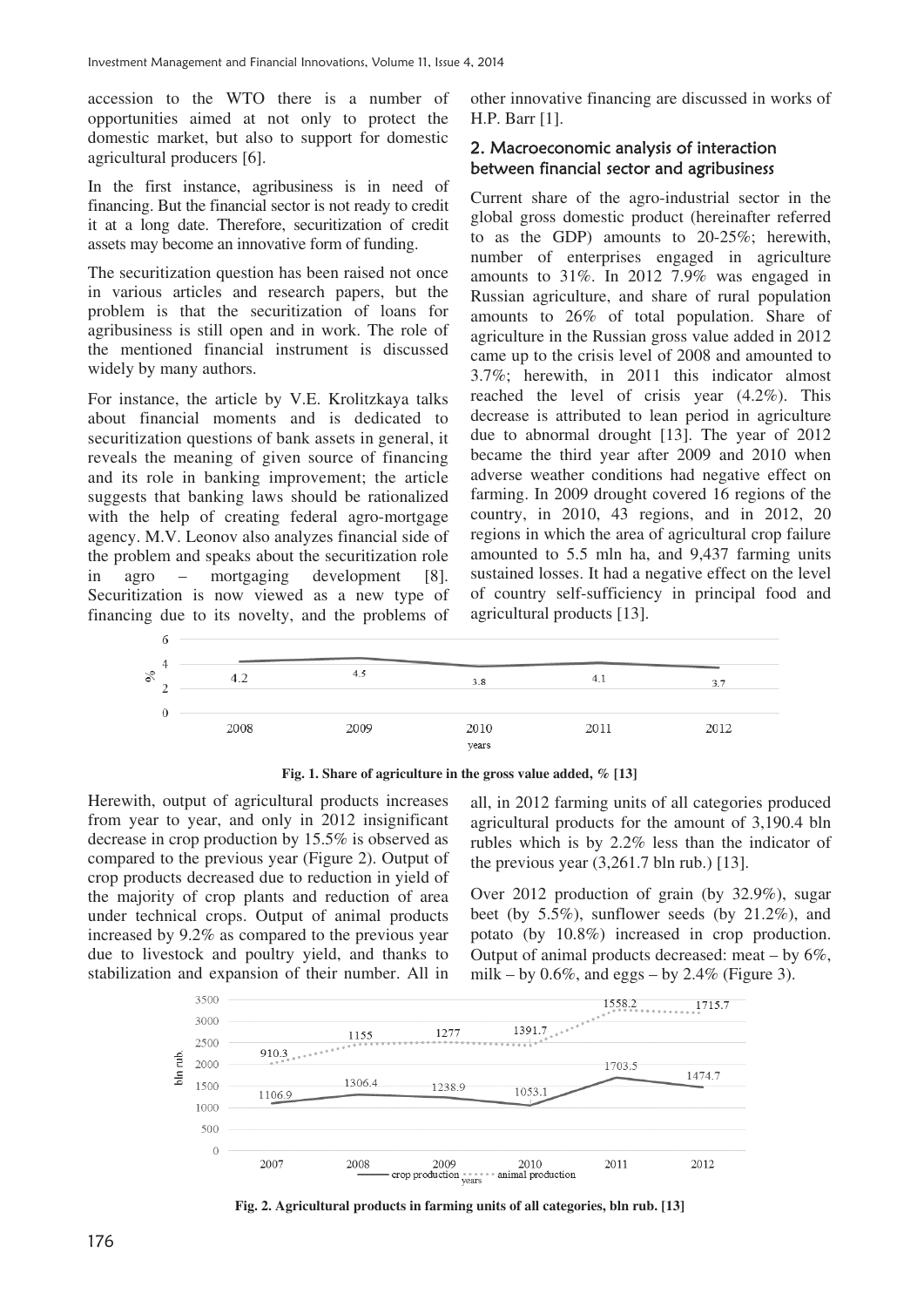

**Fig. 3. Output of agricultural products in the Russian Federation, mln t [13]** 

On the whole, one may note that Russia is selfsufficient per all principal types of production resources. At the same time, Russia has to import significant amount of agricultural products, raw

material and food, even of those types which it can produce in good supply both for domestic consumption and for sale in global food and agricultural markets (Figure 4).



**Fig. 4. Export and import of food products and agricultural raw materials for their production in the Russian Federation, bln USD [13]** 

Thus, in 2012 volume of import of food products and agricultural raw materials for their production amounted to USD40.2 bln, which is by USD2.3 bln less than in 2011. In import commodity pattern specific weight of food products and agricultural raw materials decreased by 1.9 percentage points as compared to the previous year and amounted to 12%. In 2012 export of agricultural products, raw materials and food amounted to USD16.6 bln [13]. It exceeds the indicator of 2008 by 78.5%. Growth in export leads to increase in aggregate demand for domestic agricultural products which, in its turn, has a positive effect on profit of agro-industrial enterprises.

Number of profit-making enterprises of the agroindustrial sector amounted to 79.7% in 2012 (Table 1). This indicator came up to the level of 2008 (78.1%). Average countrywide level of profitability exclusive of subsidies in Russia amounts to 5%, and only in 2008 and 2012 enterprises of the agro-industrial sector achieved positive dynamics [13]. In 2009- 2011 the agriculture was loss-making without subsidies. Loss ratio varied from 0.4% to 5.4%.

With due account for subsidies level of profitability amounted to 8.3-11.8% against 25-35% required for expanded reproduction [13]. In 2012 aggregate level of profitability (inclusive of subsidies) amounted to 14.6% (exclusive of subsidies, 4.8%) which exceeds the indicator of 2011 by 2.8 percentage points. Production of animal products was profit-making in 61 constituent entities of the Russian Federation; in crops production this indicator equaled to 69. Herewith, level of profitability in production of animal products exceeded 15% in 50 regions of the country; in crop production this level was observed only in 11 regions.

As a result, low attractiveness of the industry for investment is preserved, and expansion of production is not ensured. Therefore, one of the problems resulting in negative trends in the agroindustrial sector relates to low earning power of agricultural enterprises. Thereby, agricultural enterprises have to borrow additional funds from lending institutions to upgrade their production facilities to improve efficiency and competitive ability of their products.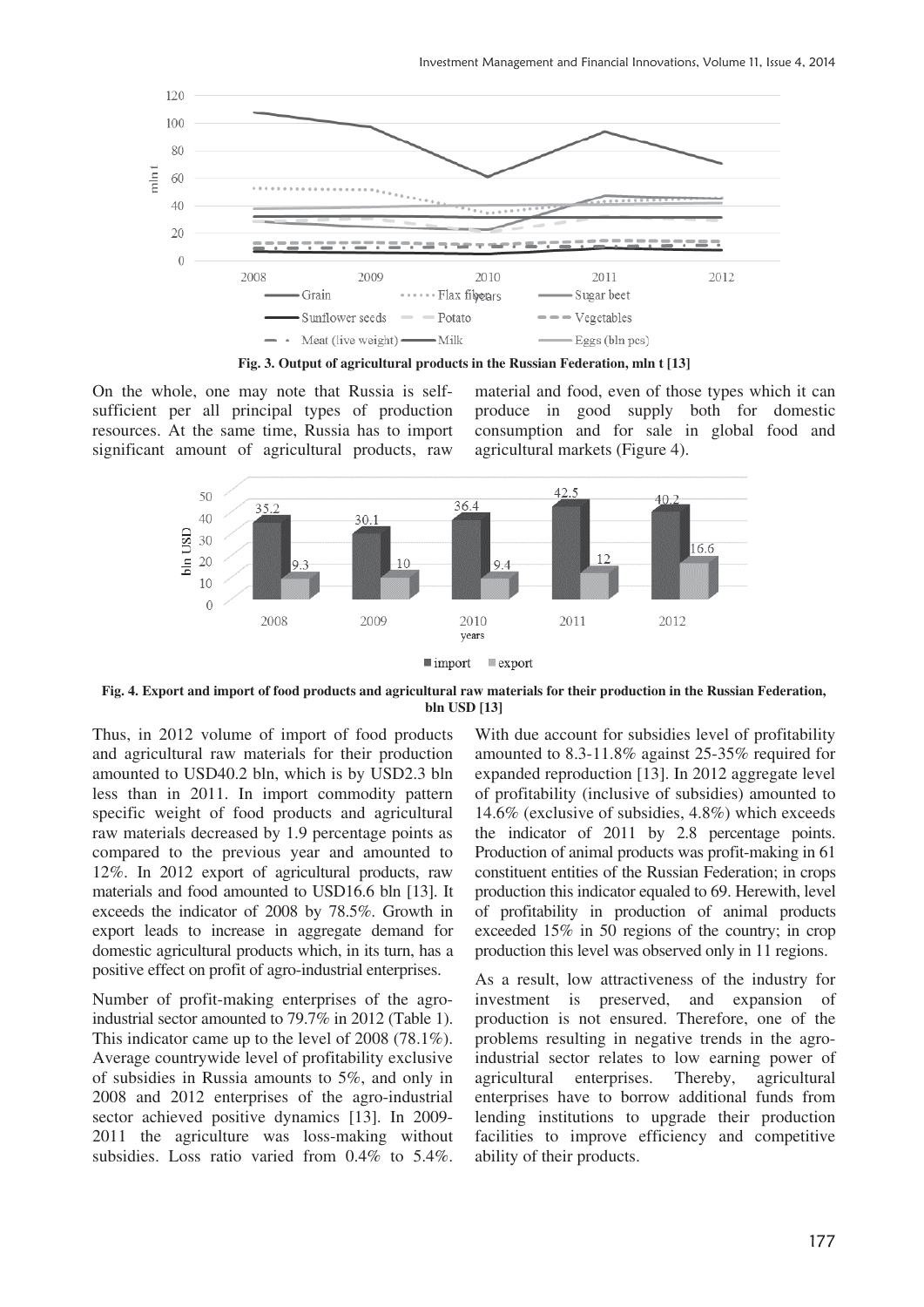| Indicators                                                                        | 2008    | 2009    | 2010    | 2011    | 2012    |
|-----------------------------------------------------------------------------------|---------|---------|---------|---------|---------|
| Specific weight:                                                                  |         |         |         |         |         |
| - of profit-making businesses, %                                                  | 78.1    | 72.1    | 71.0    | 78.2    | 79.7    |
| - of loss-making businesses, %                                                    | 21.7    | 27.9    | 29.0    | 21.8    | 20.3    |
| Profit per profit-making business, ths. rub.                                      | 7,942   | 7,598   | 8,832   | 10,289  | 11,995  |
| Losses per loss-making business, ths. rub.                                        | 5,078   | 6,314   | 8,693   | 8,061   | 6,522   |
| Proceeds from sale of goods, products, work and services, bln rub.                | 887.8   | 970.0   | 1.090.3 | 1,258.5 | 1,381.7 |
| Production cost from sale of goods, products, work and services, bln rub.         | 768.0   | 860.4   | 953.6   | 1,094.0 | 1,184.2 |
| Budgetary subsidies from budgets of all levels, bln rub.                          | 99.7    | 112.0   | 135.3   | 138.0   | 115.7   |
| Profit (loss) before tax with due account for subsidies, bln rub.                 | 117.4   | 83.6    | 82.2    | 134.0   | 172.6   |
| Profit (loss) before tax without account for subsidies, bln rub.                  | 17.7    | $-28.4$ | $-53.1$ | $-4.0$  | 56.9    |
| Level of profitability per all activities, inclusive of subsidies, %              | 14.8    | 9.4     | 8.3     | 11.8    | 14.6    |
| Level of profitability (loss ratio) per all activities, exclusive of subsidies, % | 2.2     | $-3.2$  | $-5.4$  | $-0.4$  | 4.8     |
| Level of profitability from sale of agricultural products, %                      |         |         |         |         |         |
| - without subsidies                                                               | 15.0    | 11.8    | 13.6    | 14.2    | 17.4    |
| - with subsidies                                                                  | no data | 17.1    | 18.7    | 19.6    | 22.3    |

Table 1. Key economic indicators of financial and economic activity of agro-industrial enterprises [13]

Moreover, not all enterprises of the agro-industrial sector are capable of being liable for their obligations to lending institutions. Share of overdue debt in the total size of indebtedness of agricultural enterprises in 2011-2012 increased twice as compared to 2008-2009, and amounted to 7.1%

(Table 2). The amount of overdue accounts payable of agro-industrial enterprises equaled to 125.2 bln rubles as of January 1, 2013, against 17.1 bln rubles as of the end of 2011, and 46.7 bln rubles as of the end of 2010. In 2009 this indicator equaled to 43.4 bln rubles, and in 2008 it amounted to 38.4 bln rubles [10].

Table 2. Overdue accounts payable of agricultural businesses, as of the end of year, bln rub. [10]

| Indicators                                      | 2008   | 2009   | 2010    | 2011                             | 2012   |
|-------------------------------------------------|--------|--------|---------|----------------------------------|--------|
| Accounts payable inclusive of credits and loans | .148.5 | .314.5 | 1.483.5 | .717.5                           | .763.0 |
| Overdue accounts payable                        | 38.4   | 43.4   | 46.7    | $-1$<br>$\overline{\phantom{a}}$ | 125.2  |
| Specific weight of overdue debt, %              | 3.3    | 3.3    |         | . . 0                            | 1.1    |

Credits and loans are mainly granted by lending institutions to agro-industrial enterprises subject to soft terms. At the modern stage, interaction of the financial and the agro-industrial sectors is mainly implemented within the framework of the State Program for Development of Agriculture and Regulation of the Market of Agricultural Products, Raw Materials and Food through subsidization of interest rates on credits obtained by agricultural producers in lending institutions. Reimbursement of some charges for interest on credits obtained by enterprises of the agroindustrial sector in lending institutions makes credits more affordable for agricultural producers. Amount of received reimbursement is set as a percent to the refinancing rate of the Central Bank of Russia applicable as of the date of credit agreement. Financing is effected on account of subsidies granted from the federal budget to budgets of the constituent entities of the Russian Federation subject to the terms and conditions of obligatory financing.

All in all, over 2008-2012 336.9 bln rubles of subsidies were transferred to recipients from the federal and the regional budgets, including 282.26 bln rubles from the federal budget and 54.6 bln rubles from regional budgets. Amount of subsidies for investment and short-term credits (exclusive of subsidies for small farming units in villages) paid in 2012 from the federal and regional budgets equaled to 78.4 bln rubles. Amount of total subsidized investment and short-term credits with due account for carry-over debt on them in 2012 equaled to 1,432 bln rubles of which 808 bln rubles pertain to investment credits and 622.8 bln rubles, to shortterm credits [13].

According to lending institutions, 288 bln rubles of short-term credits and 135 bln rubles of new investment credits are annually attracted in the agroindustrial sector subject to the terms of subsidization of interest rate (Table 3).

|  |  |  |  | Table 3. Volume of contracted credits and loans subject to the terms of interest rate reimbursement [10] |  |
|--|--|--|--|----------------------------------------------------------------------------------------------------------|--|
|  |  |  |  |                                                                                                          |  |

| Indicators                                                  | 2008  | 2009  | 2010  | 2011  | 2012  |
|-------------------------------------------------------------|-------|-------|-------|-------|-------|
| Volume of contracted credits and loans – in total, bln rub. | 372.7 | 411.9 | 480.0 | 483.3 | 366.2 |
| including:                                                  |       |       |       |       |       |
| short-term credits                                          | 224.2 | 299.2 | 334.5 | 328.8 | 252.2 |
| investment credits                                          | 148.5 | 112.7 | 145.5 | 154.5 | 114   |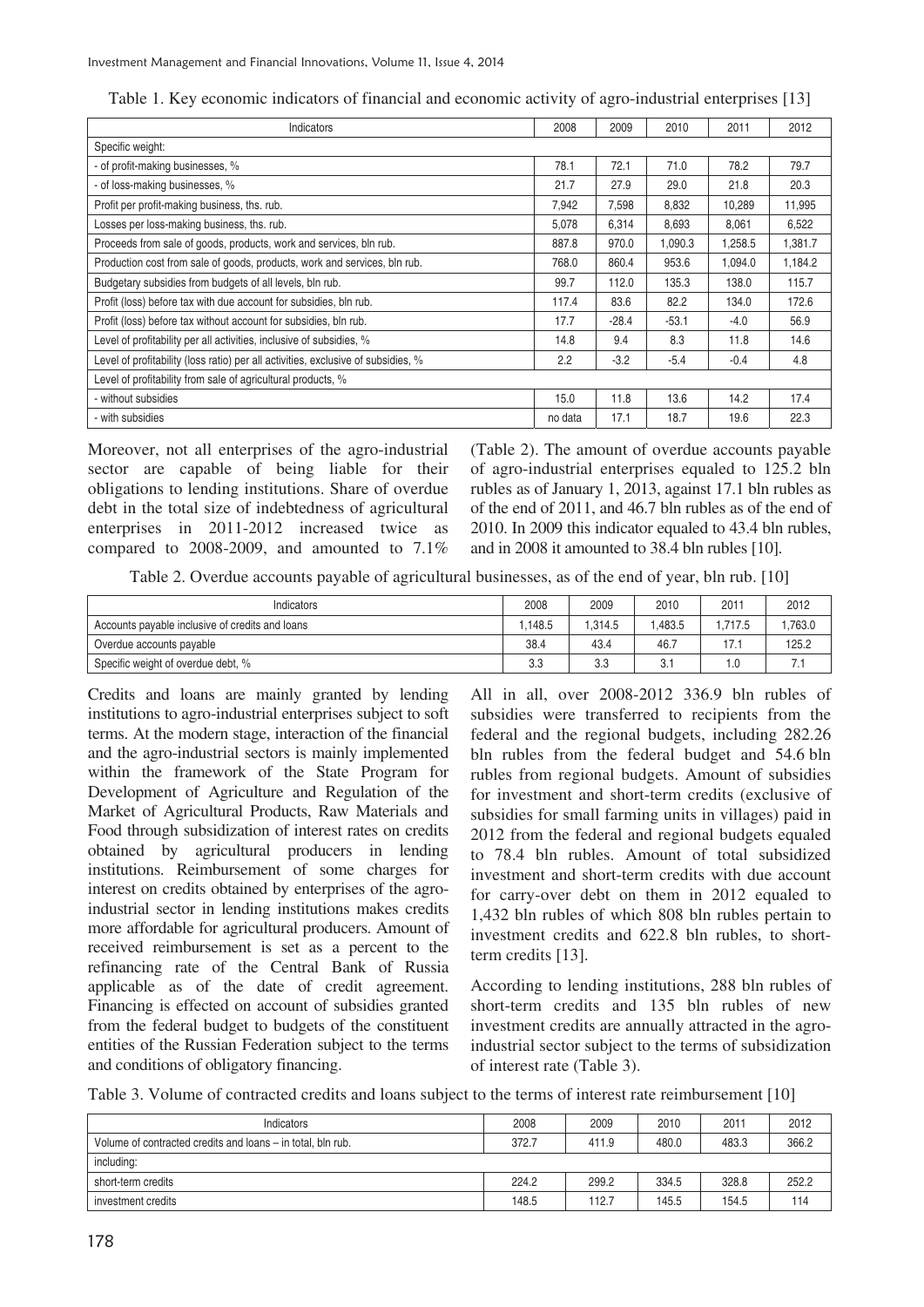| Table 3 (cont.). Volume of contracted credits and loans subject to the terms of interest rate |  |  |
|-----------------------------------------------------------------------------------------------|--|--|
| reimbursement [10]                                                                            |  |  |

| Indicators                                                                        | 2008 | 2009 | 2010  | 2011  | 2012 |
|-----------------------------------------------------------------------------------|------|------|-------|-------|------|
| among them:                                                                       |      |      |       |       |      |
| credits for a period up to 8 years                                                | 86.2 | 80.1 | 108.5 | 108.4 | 76.4 |
| credits for equipment and technological modernization for a period up to 10 years | 62.6 | 32.6 | 37    | 46.1  | 37.6 |

Short-term credits are in the greatest demand due to inability of agro-industrial enterprises to fund seasonal work on account of own funds. Herewith, no pledge and depositing of a share of own funds is required as in case of investment credits, and interest rate with due account for subsidies from 2012 budget amounted to 4.6%. However, in 2012 decrease in amount of contracted short-term credits was observed. This decrease was, most likely, associated with reduction of the security base of enterprises of the agro-industrial sector having extended credits and with increase in subsidization pursuant to economically meaningful regional programs [13]. Furthermore, in 2012 significant decrease in investment credits occurred (by 26.2% as compared to the level of 2011). This decrease relates to the fact that not all enterprises of the agroindustrial sector could take an investment credit as it was necessary to prove paying capacity and to have the security base satisfactory to lending institutions [13]. In 2008-2012 level of profitability of agroindustrial enterprises with due account for subsidies did not exceed 14.8%, while, according to calculations of Russian Agricultural Academy, level of profitability no less than 20% in case of zero inflation rate is a baseline for the expanded reproduction [13].

In 2012 the Central (355 bln rubles; 209 bln rubles) and the Volga (178.2 bln rubles; 185.8 bln rubles) Federal Districts account for the principal volume of investment and short-term credits. These districts are also primary producers of gross agricultural output (Table 4).

Enterprises of the agro-industrial sector generally cooperate with major lending institutions supported by the state, such as Rosselkhozbank, Sberbank of Russia, Vnesheconombank, Gazprombank, VTB. Therefore, principal volume of credit resources was represented by Sberbank of Russia and Rosselkhozbank. In 2012 share of credits granted by them in total volume of raised credit funds in the agribusiness amounted to 78.2%.

Table 4. Volume of subsidized credits per federal districts of the Russian Federation, 2012, bln rub. [13]

|                 | Volume of subsidized short-term credits, bln rub. | Volume of subsidized investment credits, bln rub. |
|-----------------|---------------------------------------------------|---------------------------------------------------|
| Central         | 209                                               | 355                                               |
| North-Western   | 44.1                                              | 76.7                                              |
| Southern        | 74.9                                              | 54.5                                              |
| North-Caucasian | 20.6                                              | 29.3                                              |
| Volga           | 185.8                                             | 178.2                                             |
| Ural            | 31.2                                              | 39.7                                              |
| Siberian        | 51.4                                              | 63.4                                              |
| Far Eastern     | 5.8                                               | 11.2                                              |

Over 2011-2012 average weighted refinancing rate of the Central Bank of Russia remained at the level of 8.1%. It made it possible to create in 2012 favorable conditions in which with due account for subsidies from the federal budget in the amount of 80% of the

16

 $\Omega$ 

2010

years

 $12.1$ 

2011

 $176$ 

11.4

2009

 $8.5$ 

 $6.2$ 

15.5

10.9

2008

6.8

refinancing rate of the Central Bank of Russia agricultural producers paid 4.6% per annum on newly drawn credits, and 3% per annum on credits providing for 100% reimbursement of refinancing rate that is less than the inflation rate (Figure 5) [10].

Average weighted interest rate on bank credits

Average weighted interest rate on credits with due account for minimum amount of subsidies from the federal budget (100%)



2012

11.1

8.1

Average weighted refinancing rate of the Central Bank of the Russian Federation

Average weighted interest rate with due account for minimum amount of subsidies from the federal budget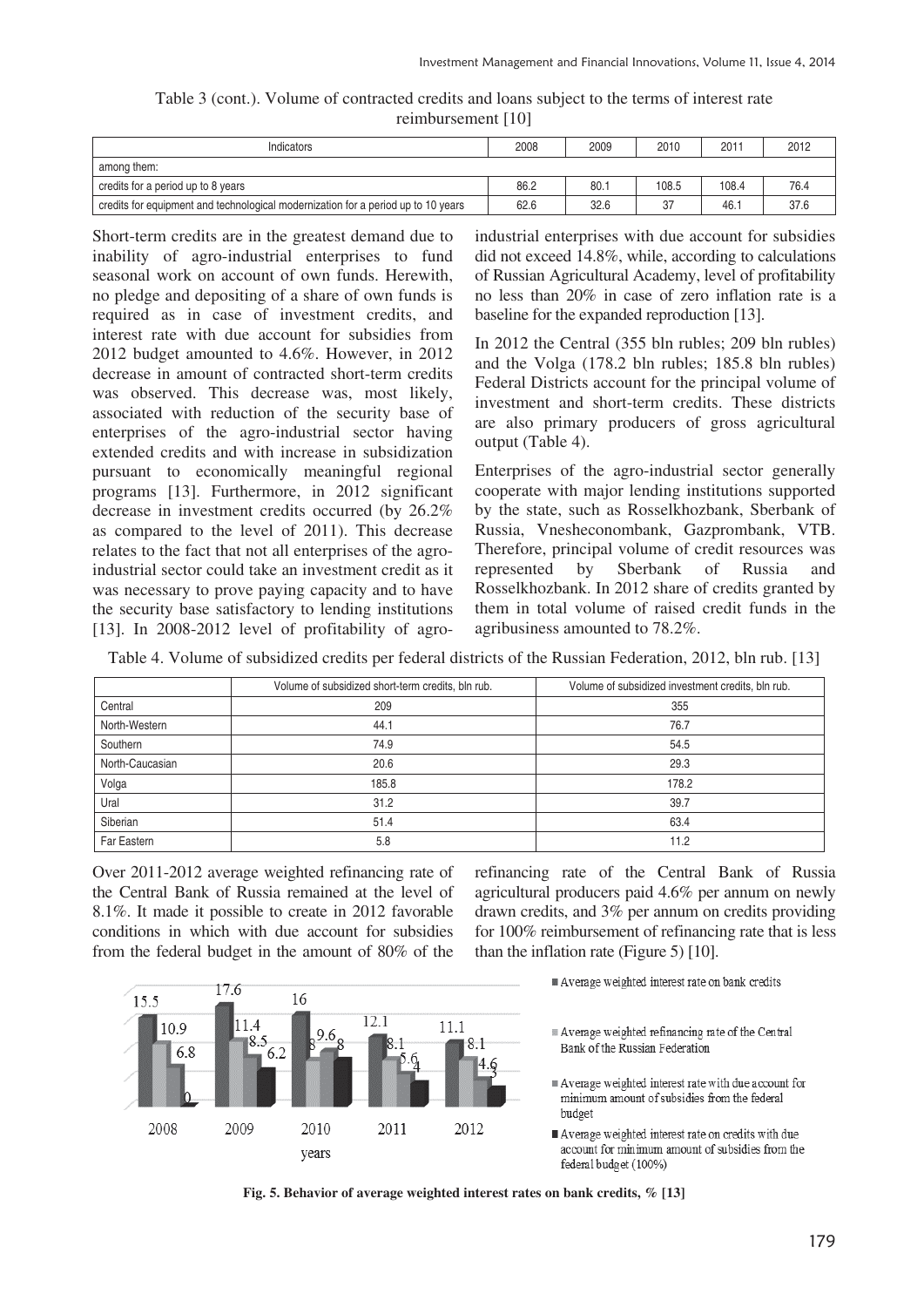## 3. Application of "grant-element" indicator

Low interest rates as compared to rates in the credit market provide the agro-industrial sector with material benefits in the form of subsidies. Herewith, in such conditions lending institutions suffer losses as they could allocate these funds subject to more favorable terms and conditions. Therefore, we consider it necessary to assess losses that lending institutions suffer due to subsidization of interest rates on credits. Contingent loss of lending institutions associated with a lower interest rate as compared to rates prevailing in the credit market is referred to as a "grant-element" [14].

The "grant-element" is an integral indicator in statistics used to compare terms and conditions under which various credits and loans are granted. Therein terms and conditions of a specific credit are compared per three parameters: period of credit, grace period and interest rate. As the grantelement compares deviation of cost of specific credit attraction from the average market cost, its values may be characterized both by positive and negative figures. Ranging values of the "grantelement" one can determine level of efficiency of terms and conditions of financial credit attraction in accordance with offers of certain commercial banks [14]. The "grant-element" is determined in two forms: as an absolute value and as a relative value [14].

The absolute "grant-element" is a difference of the nominal amount of loan and the current amount of payments for loan redemption calculated at the market rate. The rate prevailing in the market of longterm credits is generally used [14]. The absolute grant-element may be calculated as follows [14]:

$$
W = D - G,\tag{1}
$$

where *W* stands for the absolute "grant-element"; *D* stands for the amount of loan; *G* stands for the current amount of payments for loan redemption calculated at the actual rate of the credit market.

The relative "grant-element" is a ratio of the absolute grant-element to the amount of loan [14]:

$$
w = \frac{W}{D} = 1 - \frac{G}{D},\tag{2}
$$

where *w* stands for the relative grant-element.

All variables specified in the given formulas are determined by the terms of lending and loan redemption.

Let us consider formulas for calculation of *W* and *w* given the principal amount and interest are paid as constant due payments. It is sufficient for analysis of consequences of soft-term lending.

Let us assume that the loan is granted for *n* years and provides for payment of interest at the preferential rate *g*. In the monetary market loans similar in terms of the period and the amount are granted at the rate *i*. In this case, in the absence of the grace period, due payment shall amount to [14]:

$$
Y = \frac{D}{a_{n,g}},\tag{3}
$$

Current amount of all payments of the debtor calculated at the market interest rate equals to  $Ya_{n,g}$ . As a result we get [14]:

$$
W = D - Y a_{n;i} = D \left( 1 - \frac{a_{n;i}}{a_{n;q}} \right),
$$
 (4)

$$
W = D\left(1 - \frac{a_{n;i}}{a_{n;g}}\right),\tag{5}
$$

where  $a_{n;i}$  and  $a_{n;g}$  stand for reduction factors for constant annular rents in arrears determined for interest rates *i* and  $g$ ,  $i > g$ .

Let us evaluate amount of losses of lending institutions under conditions of interest rate subsidization for the agro-industrial sector in the period since 2008 till 2012. Relying on such data as average weighted interest rate on bank credits, average weighted interest rate with due account for minimum amount of subsidies from the federal budget, and volume of attracted credits and loans for a period up to 8 years, we calculated the relative and the absolute "grant-elements" (Table 5).

Table 5. Indicators for the indicator "grant element"

| Period | Average weighted interest rate on<br>bank credits | Average weighted interest rate with due account for<br>minimum amount of subsidies from the federal budget | Volume of attracted credits and loans – total, bln<br>rub. |
|--------|---------------------------------------------------|------------------------------------------------------------------------------------------------------------|------------------------------------------------------------|
| 2008   | 15.50%                                            | 6.80%                                                                                                      | 86.2                                                       |
| 2009   | 17.60%                                            | 8.50%                                                                                                      | 80.1                                                       |
| 2010   | 16%                                               | 8%                                                                                                         | 108.5                                                      |
| 2011   | 12.10%                                            | 5.60%                                                                                                      | 108.4                                                      |
| 2012   | 1.10%                                             | 4.60%                                                                                                      | 76.4                                                       |

Calculations showed that for a period since 2008 till 2012 average losses from interest rate subsidization amount to 22.2 bln rubles (Table 6). Decrease

observed in 2012 is associated with reduction in volume of investment credits granted by lending institutions for a period up to 8 years.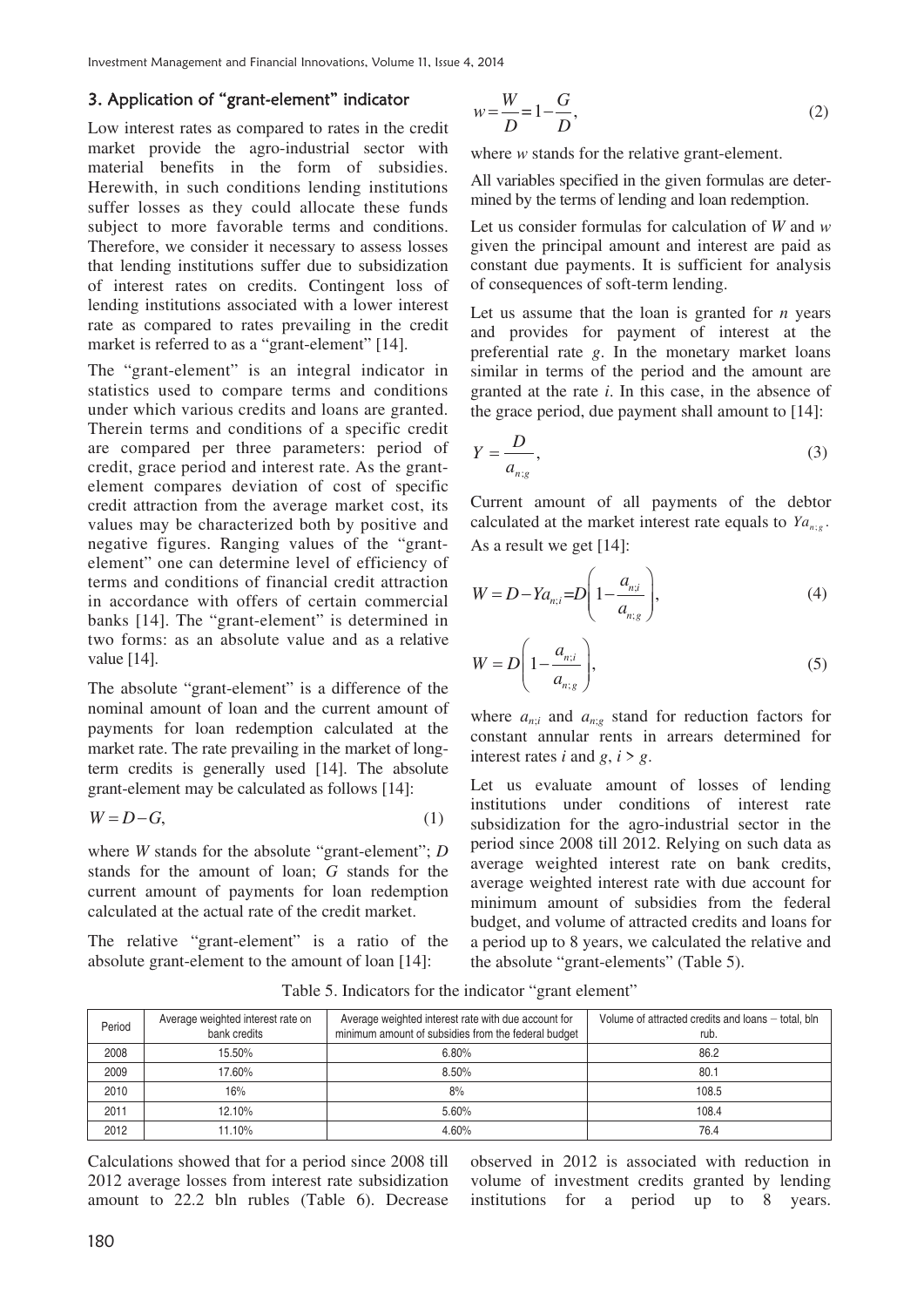| Period | Reduction factor for constant annular<br>rents in arrears determined for the<br>market interest rate $a_{ni}$ | Reduction factor for constant annular<br>rents in arrears determined for the<br>preferential interest rate $a_{n,q}$ | Relative grant-element (w) | Absolute grant-element (W) |
|--------|---------------------------------------------------------------------------------------------------------------|----------------------------------------------------------------------------------------------------------------------|----------------------------|----------------------------|
| 2008   | 4.41451253                                                                                                    | 6.01785728                                                                                                           | 0.26643117                 | 22.9663667                 |
| 2009   | 4.12861326                                                                                                    | 5.63918297                                                                                                           | 0.26787031                 | 21.4564121                 |
| 2010   | 4.3435909                                                                                                     | 5.74663894                                                                                                           | 0.24415107                 | 26.4903911                 |
| 2011   | 4.95033137                                                                                                    | 6.30930633                                                                                                           | 0.21539213                 | 23.3485074                 |
| 2012   | 5.12782217                                                                                                    | 6.56902176                                                                                                           | 0.21939333                 | 16.7616507                 |

Table 6. The figures obtained "grant-element"

In practice, losses of lending institutions from interest rate subsidization are compensated on account of funds of the federal or local budgets. Therefore, the financial sector does not sustain losses. However, granting credits at low interest rates for the agro-industrial sector, lending institutions increase credit risks which may result from unfavorable natural conditions, lean period, changes in level of support of the agro-industrial sector, etc.

# 4. Securitization of agricultural credits

The agro-industrial sector is a strategic industry of the Russian Federation that, in the first place, is responsible for provision of the country with food. Therefore, it is necessary to improve interaction between the financial and the agro-industrial sectors using measures that would contribute to development of these economic sectors without significant losses. The more so as due to accession to the WTO direct financing by the state of the agroindustrial sector will gradually decrease from USD 9 bln rubles in 2013 to USD 4.4 bln in 2018. Securitization of credit assets may become an innovative form of funding.

Securitization (from the English word "securities") is a form of fund raising through issue of securities backed by assets generating stable cash flows [5]. While performing primary activity, lending institutions form credit portfolios that can be divided into consumer credit portfolios, mortgage portfolios, portfolios of leasing assets and commercial property. From this point of view, it is disadvantageous for lending institutions to have high accounts receivables. Therefore, to improve liquidity, lending institutions withdraw the said assets from the balance and transfer them to a specially established company (special purpose vehicle, hereinafter referred to as the SPV) in the form of a range or pool of credits [5]. The special purpose vehicle issues securities backed by debts of clients under credits. The lending institutions sell these securities to various investment companies raising additional funds for development.

It is evident that the securitization scheme is aimed at gaining pecuniary benefits by lending institutions involved in this process. It is currently necessary to modify the securitization mechanism in such a way

that its application would contribute to development and strengthening of competitive ability of the agroindustrial sector, and would not result in heavy losses of the financial sector.

Relying on the above analysis, it may be concluded that lending institutions engaged in crediting of the agro-industrial sector (Rosselkhozbank, Sberbank of Russia, Vnesheconombank, Gazprombank, VTB) have an unstinting support of the state. Therefore, their continuously growing assets and vast networks of representative offices make it possible for them to develop new affordable and efficiently operating financial instruments which can bring additional financial resources both to the lending institutions and to their clients and launch the same to the financial market [3]. It is possible to create such a financial product on the basis of securitization of credit assets.

Let us consider the suggested mechanism for securitization of credit assets with due account for involvement of the financial and the agro-industrial sectors (Figure 6). The lending institution withdraws the accumulated pool of agricultural credits from the balance and transfers it to the SPV. Then the SPV issues securities backed by credits and sells them in the stock market. The SPV transfers the proceeds to the disposal of the originating bank. Primary changes will concern investors and their relations with other parties involved in the process. Taking into account the transition period, as the state shall reduce actual support of the agro-industrial sector in the next several years, it is necessary to establish a special purpose investment company primary activity of which will be investment of funds into transactions relating to securitization of agricultural credits. Such a company may be established by distribution of shares between major Russian industrial companies or business representatives and government institutions (federal or regional) in such a proportion that would provide the state with an opportunity to have a blocking stake at its disposal [4]. The state may reduce taxes paid on proceeds from primary activity for the shareholders-business representatives, hence, additionally motivating potential participants. Thus, establishing such a company together with the state, investors obtain required guarantees and in a way insure risks of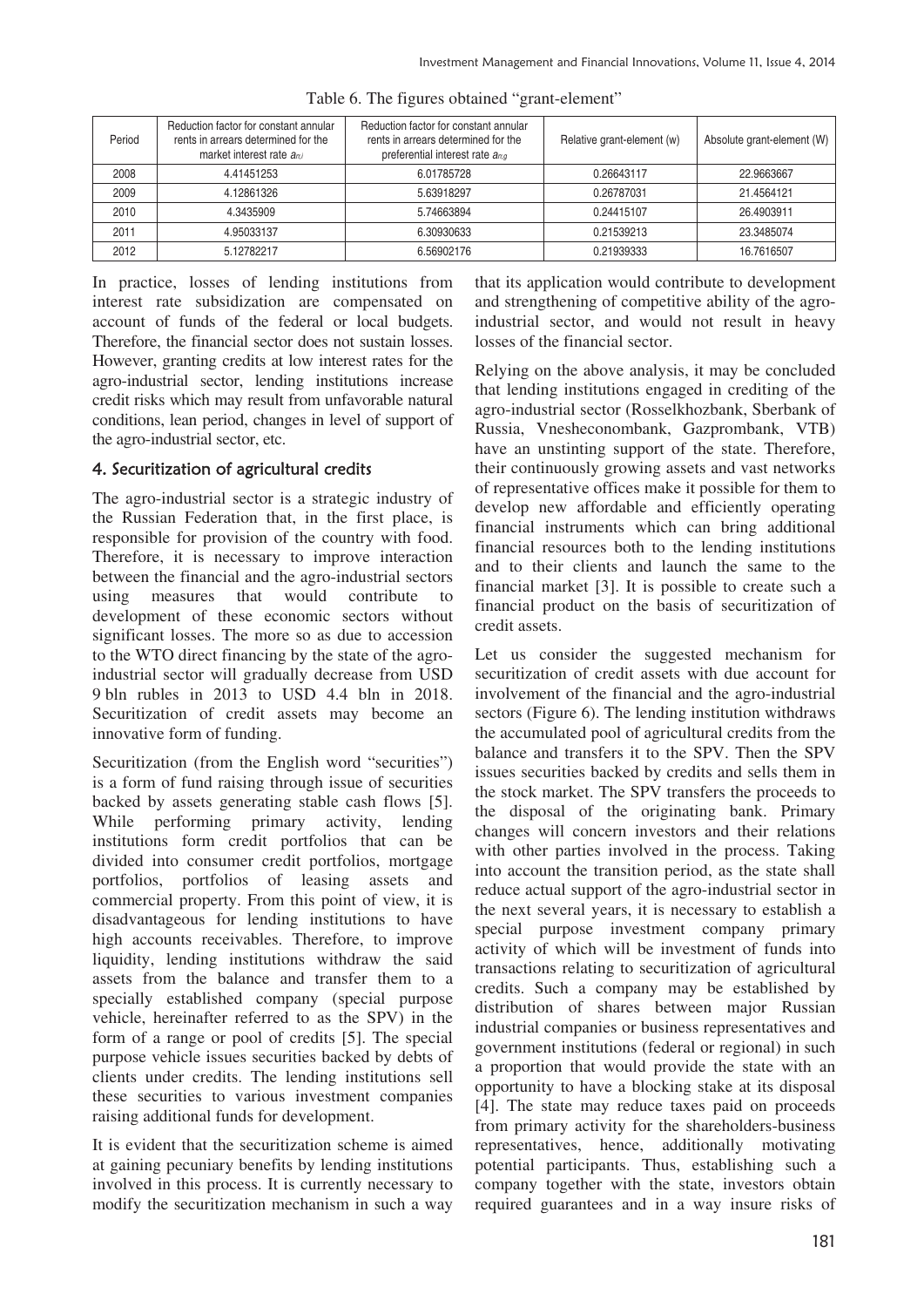capital loss. The agro-industrial sector receives additional long-term funds for business development due to cheapening of financial resources. Herewith,

it will be possible to ensure securitization of both credits granted against pledge of agricultural lots and those granted without any security.



**Fig. 6. Scheme of agricultural credit securitization [5]** 

The described process may become a promising form for building relations between the financial and the agro-industrial sectors as related to generation and distribution of financial resources without losses for the financial sector.

## Conclusion

The performed macroeconomic analysis of conditions of interaction between the financial and the agroindustrial sectors showed that development of the agro-industrial sector depends not only on weather conditions, but also on financing and support of this industry by the state and the financial sector under conditions of accession to the WTO. This support is represented by subsidization of interest rates on credits. In future, this support will be reduced due to reduction in volumes of direct financing of the agroindustrial sector. It is currently disadvantageous for the financial sector to grant credits to the agroindustrial sector due to increased risks and losses that it sustains because of soft-term crediting. Herewith, the agro-industrial sector is a strategic industry that

cannot be left without financial support. Therefore, we suggest that the lending institutions should develop such a form of interaction as securitization of agricultural credits through special purpose investment companies controlled by the state. Application of this mechanism will make it possible not only to promote quantitative and qualitative development of the agroindustrial sector, but also contribute to development of the financial sector, improve attractiveness of agriculture, particular regions and the country as a whole, for investment. Furthermore, the suggested scheme will contribute to strengthening of the state influence on activity of enterprises of strategic importance. Scheme of interaction between the state, lending institutions and enterprises of the agroindustrial sector will significantly change with regard to efficient acquisition, distribution and use of both resources and the end product. It is important that it would be possible not to reduce but to increase volume of actual state support for the agro-industrial sector implicitly not violating obligations assumed within the framework of the WTO.

## References

- 1. Bar, H.P. (2007). Securitization of Assets Moscow: Wolters Kluwer, 415 p.
- 2. Brink, L., Orden, D. & Datz, G. (2013). BRIC Agricultural Policies Through a WTO Lens, *Journal of Agricultural Economics*, 64 (1), pp. 197-216.
- 3. Vagizova, V.I., Lurie, K.M., Ivasiv, I.B. (2014). Clustering of Russian banks: business models of interaction of the banking sector and the real economy, *Problems and Perspectives in Management*, 1, pp. 72-82.
- 4. Vagizova, V.I., Klaas, J.A., Batorshina, A.F. (2013). Financial Stability Assessment of Regional Banking Sector under Modern Conditions by means of Operating Procedures of Its Determination, *Investment Management and Financial Innovations*, 3, pp. 112-120.
- 5. Egorov, A.A. (2013). Improvement of Financial and Economic, and Management Relations in the Agribusiness Using Securitization Mechanism, *Agrarny Vestnik Urala*, 3, pp. 65-67.
- 6. Erokhin, V.L., & Ivolga, A.G. (2012). Support for agriculture in the WTO system: upcoming trend for Russia, *The Bulletin of Novgorod State University named after Yaroslav the Wise*, 69, pp. 66-69.
- 7. Ktsoev, A.B. (2011). Alternative assessment of the effectiveness of state subsidies for agriculture in the Ural Federal District, *Agrarian Bulletin of the Urals*, 3 (82), pp. 103-105.
- 8. Leonov, M.V. (2009). Modeling of Effective Economical Mechanism of Pledge of Land of Agricultural Designation, Bulletin of Izhevsk State Technical University, 3, pp.96-98.